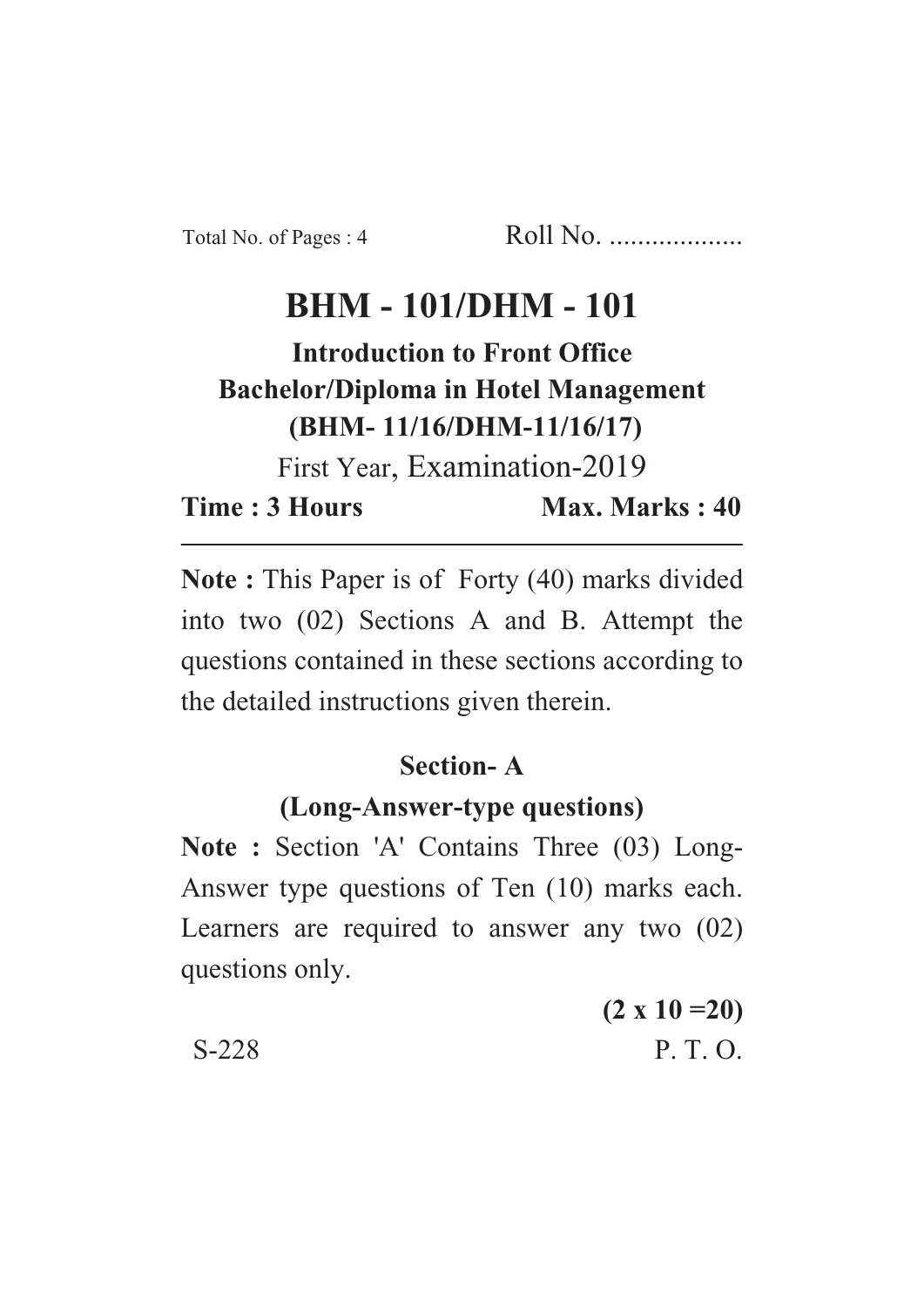- 1. Discuss the different basis of classification of hotel in brief.
- 2. Draw the layout of Front office department. List all its equipments and explain any one of its section.
- 3. Explain the four stages of Guest cycle? (Draw Registration Card)

#### **Section - B**

#### **(Short-Answer-Type questions)**

**Note :** Section 'B' contains six (06) Short- answer type questions of Five (05) marks each. Learners are required to answer any Four (04) questions only.

**(4x5=20)**

S-228